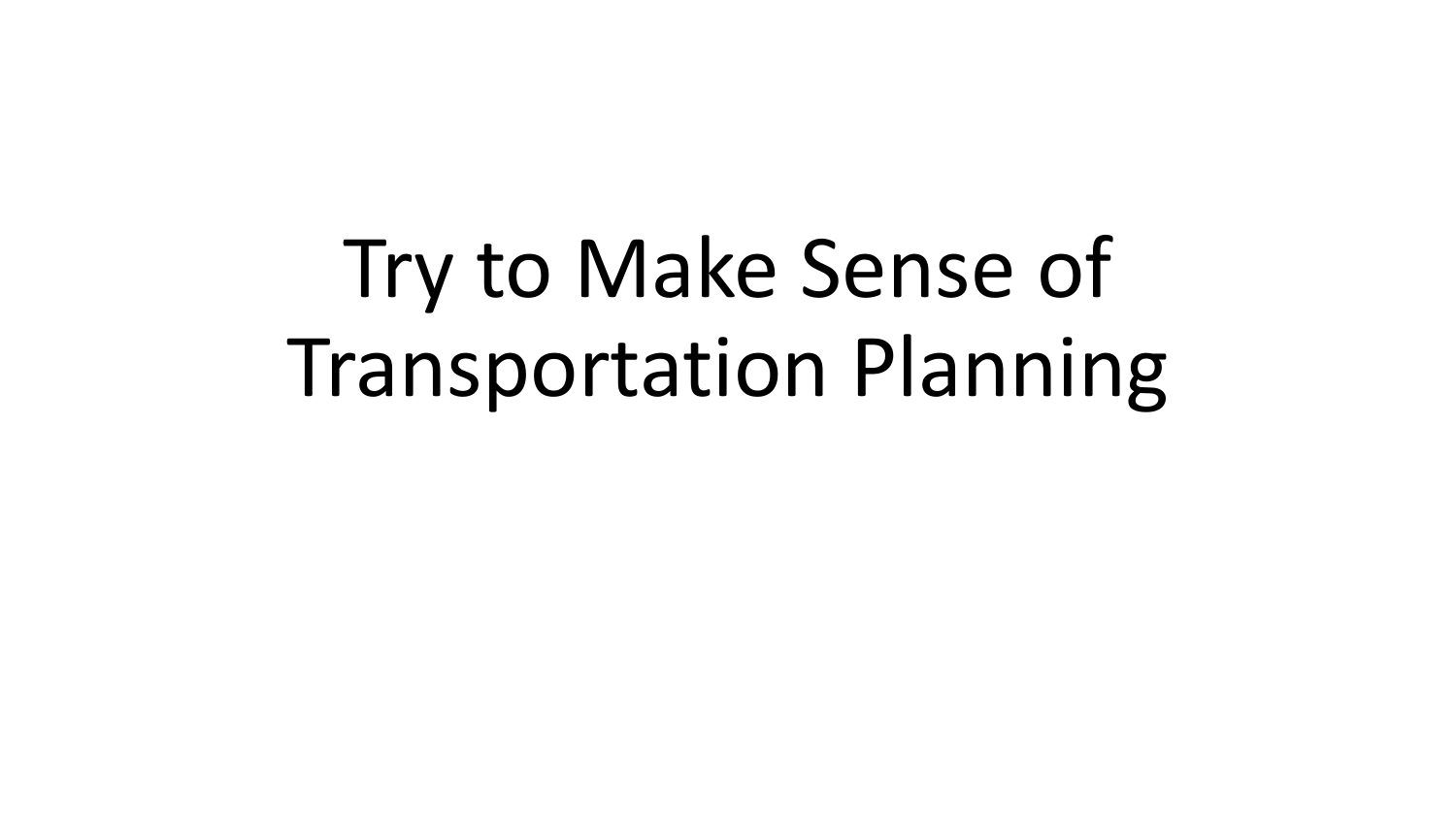#### SBCCOG

#### **MISSION**

**Provide a leadership forum for South Bay local governments to act collaboratively and advocate for regional issues with a focus on improving transportation and the environment, and strengthening economic development.**

#### *VISION*

*The South Bay region is environmentally sustainable, with reduced congestion and a healthy economy, due to the local government collaborations and advocacy facilitated and supported by SBCCOG.*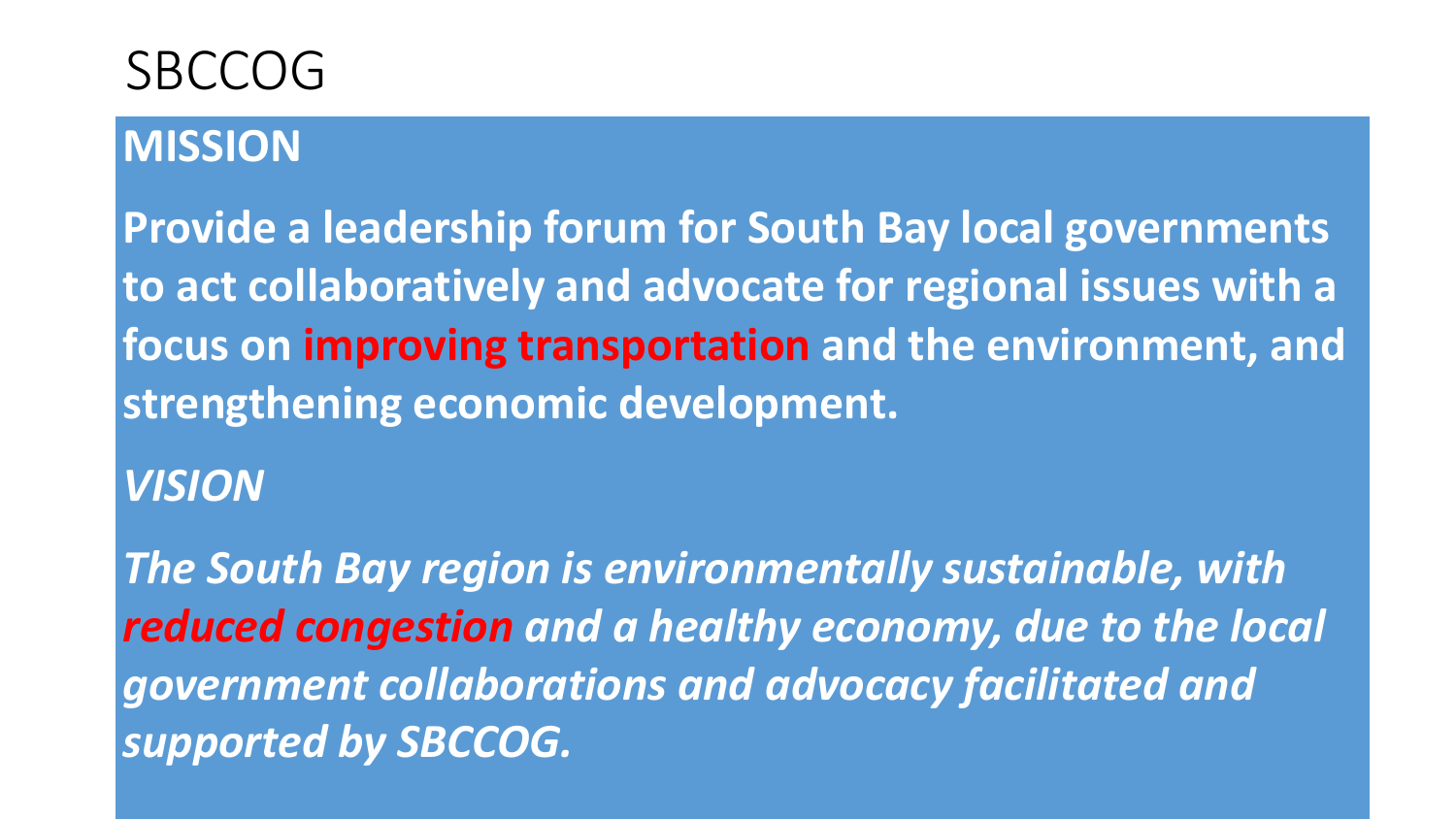## Sustainable South Bay Strategy

- The SSBS is essentially a *neighborhood strategy*. It proposes that cities begin to create compact destinations in the center of each neighborhood to facilitate a mode shift to walking with cycling and specialized neighborhood vehicle modes for circulation between the centers.
- Guide to cities
- Voluntary, unfunded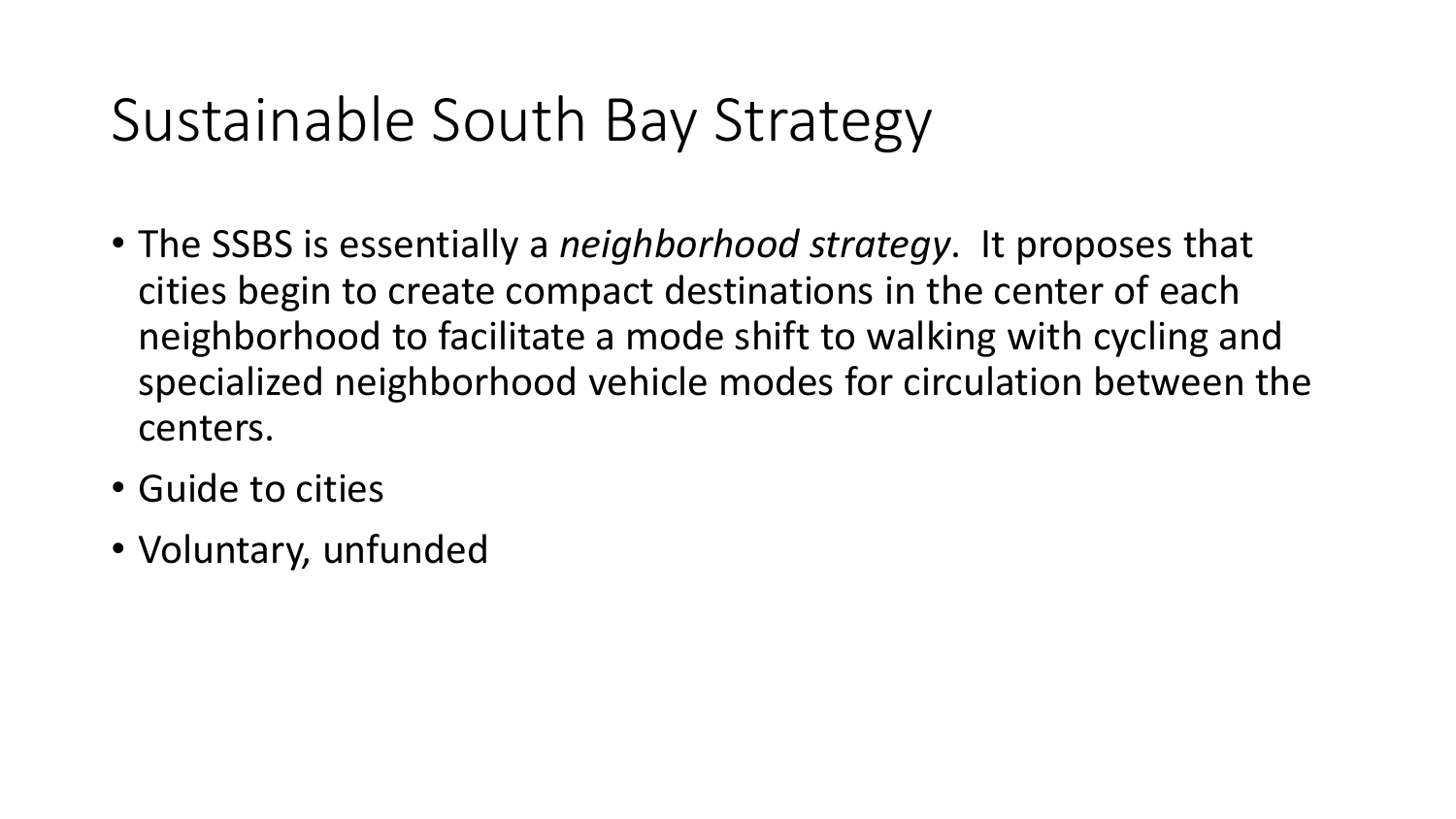## LA City Mobility 2035 Plan

- Citywide conceptual guide unfunded
- Implementation at the community level will focus on each neighborhood's unique challenges and needs
- Variety of policies and strategies, no specific solutions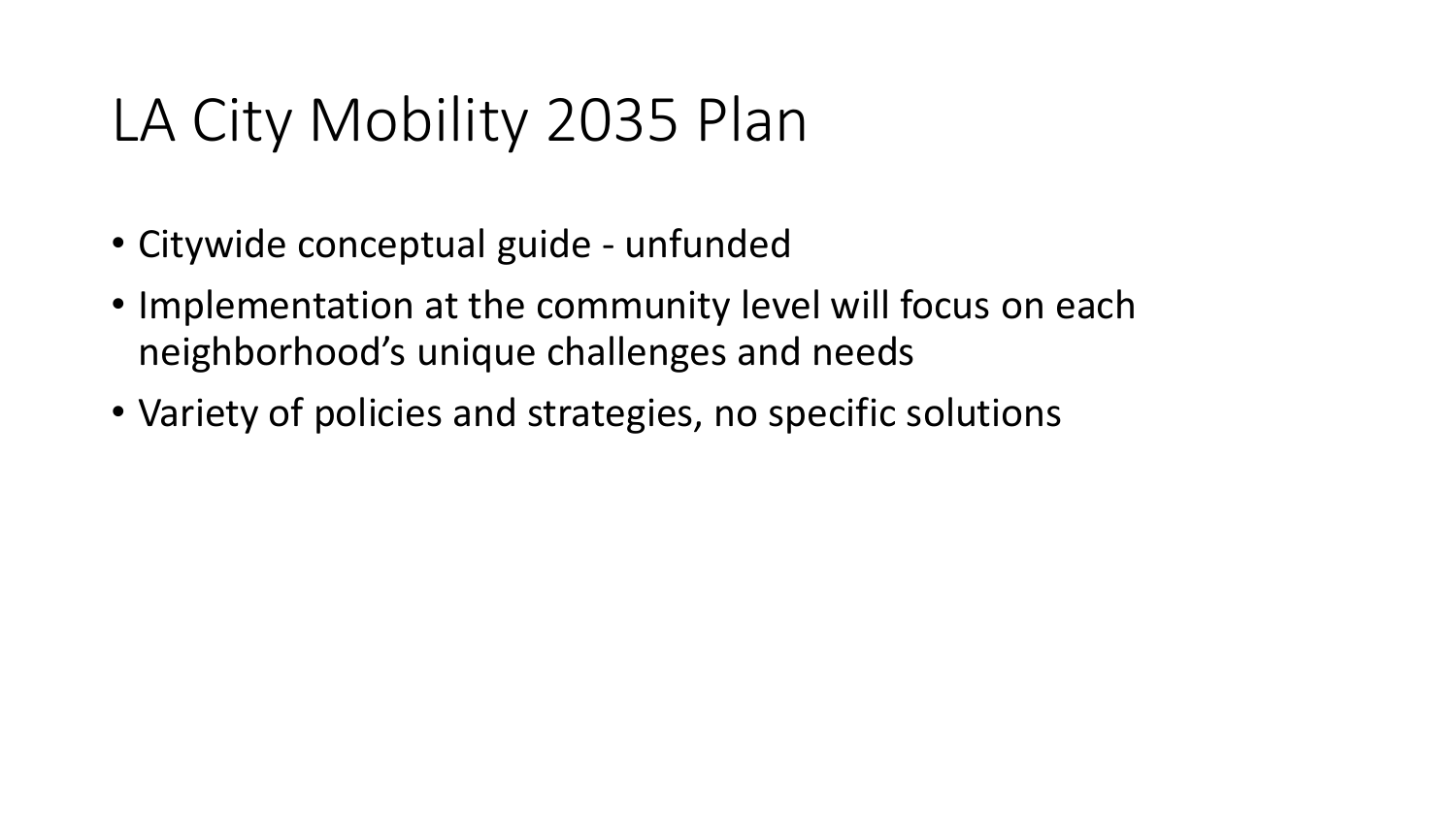#### LA Metro

- Long Range Transportation Plan
- Short Range Transportation Plan
- Sales Tax Measures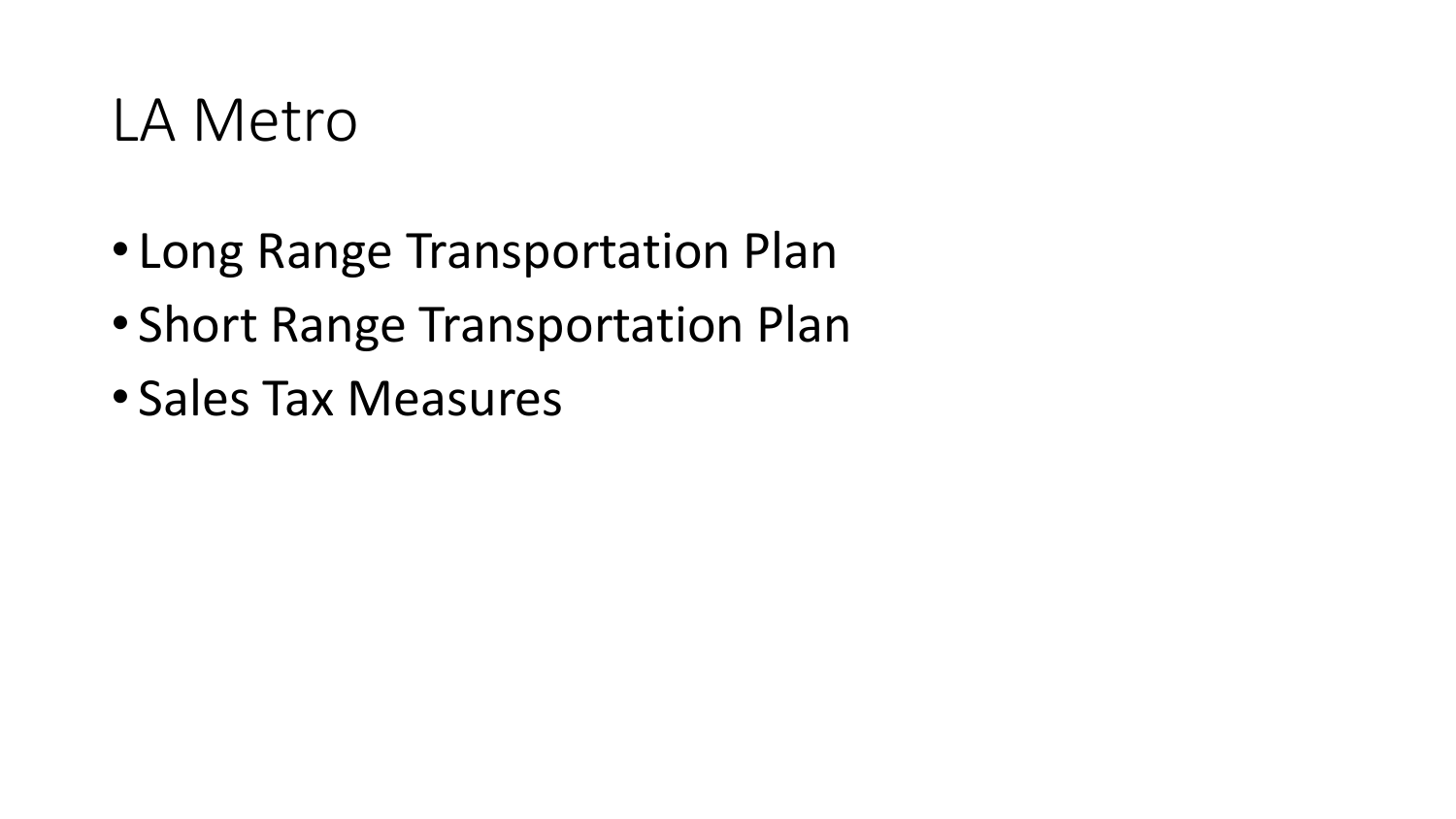## Metro Long Range Transportation Plan (LRTP)

- Last adopted in 2009 to be updated in 2016
- Blueprint for how Metro will spend anticipated revenues for the next 30 years to:
	- Operate and maintain our current and planned system;
	- Continue to deliver on our commitments from previous plans; and
	- Identify any new projects, programs, or initiatives.
- Must be financially constrained i.e. have funding for projects proposed
- Will also be considering possible new revenue sources, including a potential ballot measure that may be presented to the voters in 2016.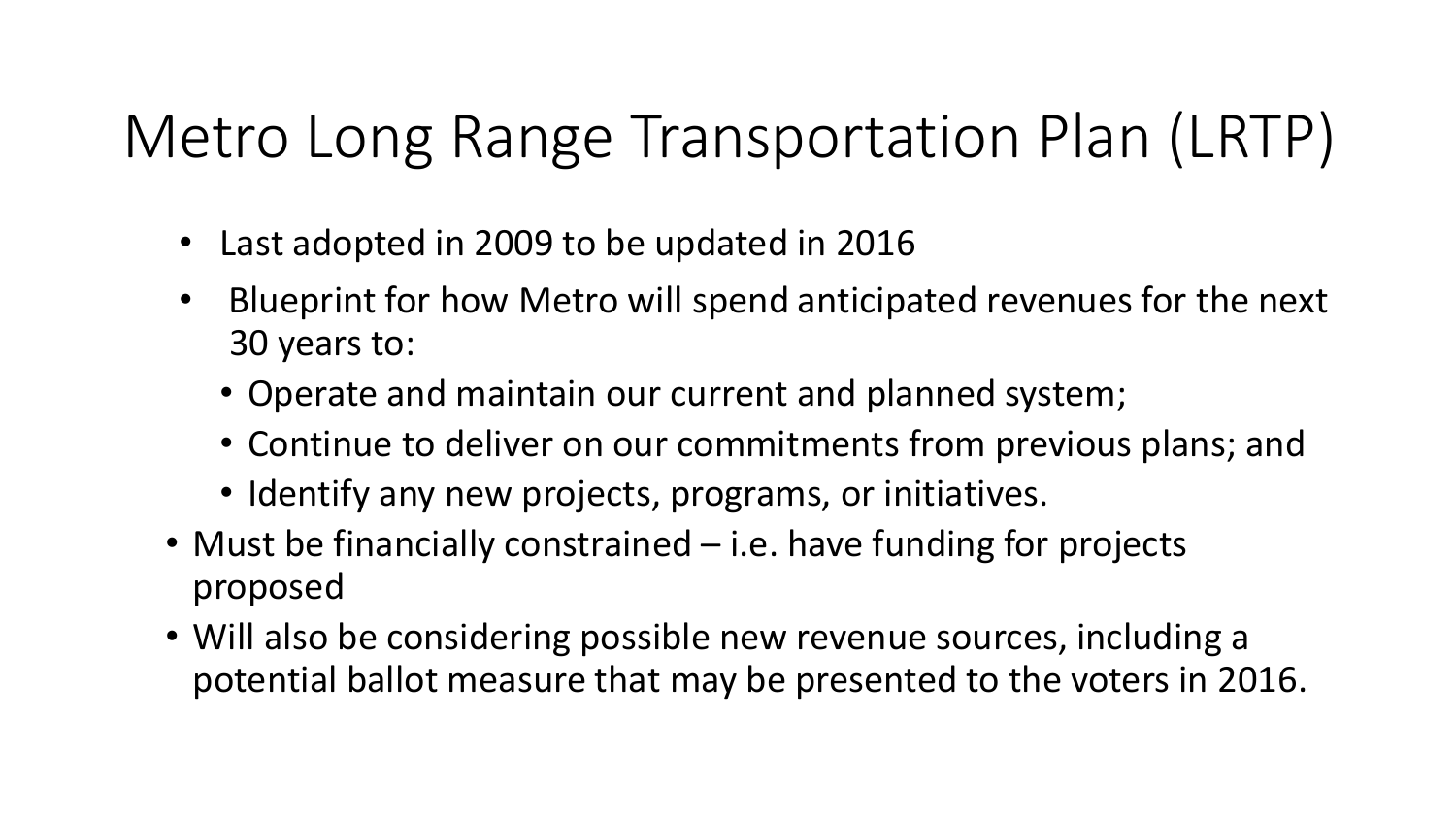## Metro Short Range Transportation Plan (SRTP)

- Last one done 2014
- Ten-year action plan that guides Metro programs and projects (through 2024).
- Advances towards the long-term goals identified in the Long Range Transportation Plan which is a 30-year vision for addressing growth and traffic in Los Angeles County
- Identifies the short-term challenges, provides an analysis of financial resources, proposes action plans for the public transportation and highway modes, and includes other project and program initiatives
- Addresses sustainability, future funding strategies, and measures the Plan's performance.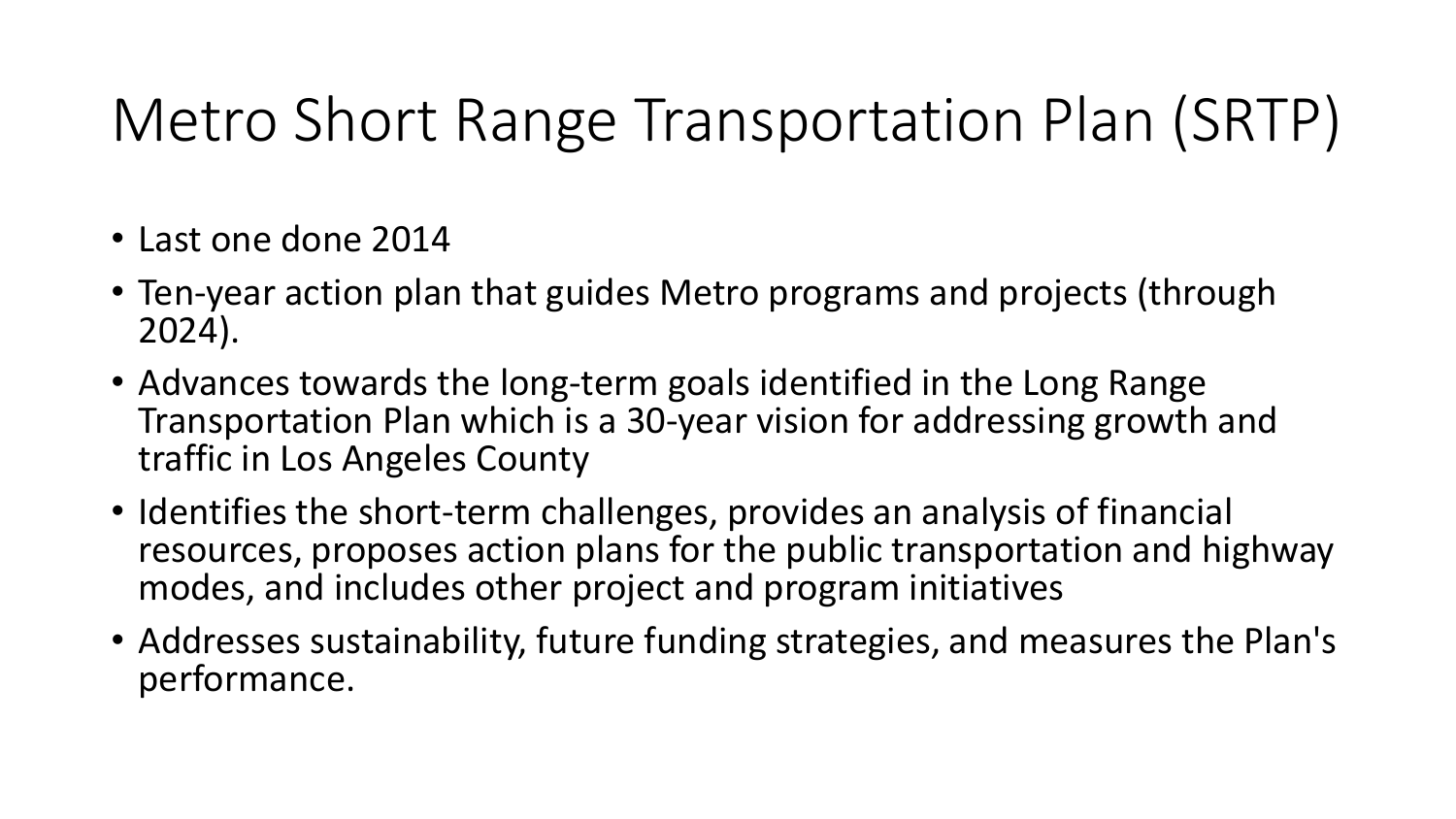### Planning through Metro's Sales Tax Measures – A, C, R

- Majority of Metro funding, all one-half of 1% tax on most retail sales in LA County
- Proposition A sales tax approved by voters in 1980, no sunset clause
	- 25% local return to cities by population
		- Must be used exclusively to benefit public transit related to fixed route and paratransit services, Transportation Demand Management, Transportation Systems Management and fare subsidy programs that exclusively benefit transit are all eligible uses
		- May be traded to other Jurisdictions in exchange for general or other funds.
	- 35% rail development
	- 40% discretionary almost all of which is used to fund bus service provided by Metro and 16 other municipal bus operators within the County

#### • Proposition C sales tax - approved by voters in 1990, no sunset clause

- 20% local return to cities by population
	- To benefit public transit, as described above, but also provides an expanded list of eligible project expenditures including, Congestion Management Programs, bikeways and bike lanes, street improvements supporting public transit service, and Pavement Management System projects.
	- Cannot be traded.
- 40% construction and operation of the bus transit and rail system
- 5% expand rail and bus security
- 10% for commuter rail, construction of transit centers, park and ride lots and freeway bus stops
- 25% for transit-related improvements to freeways and state highways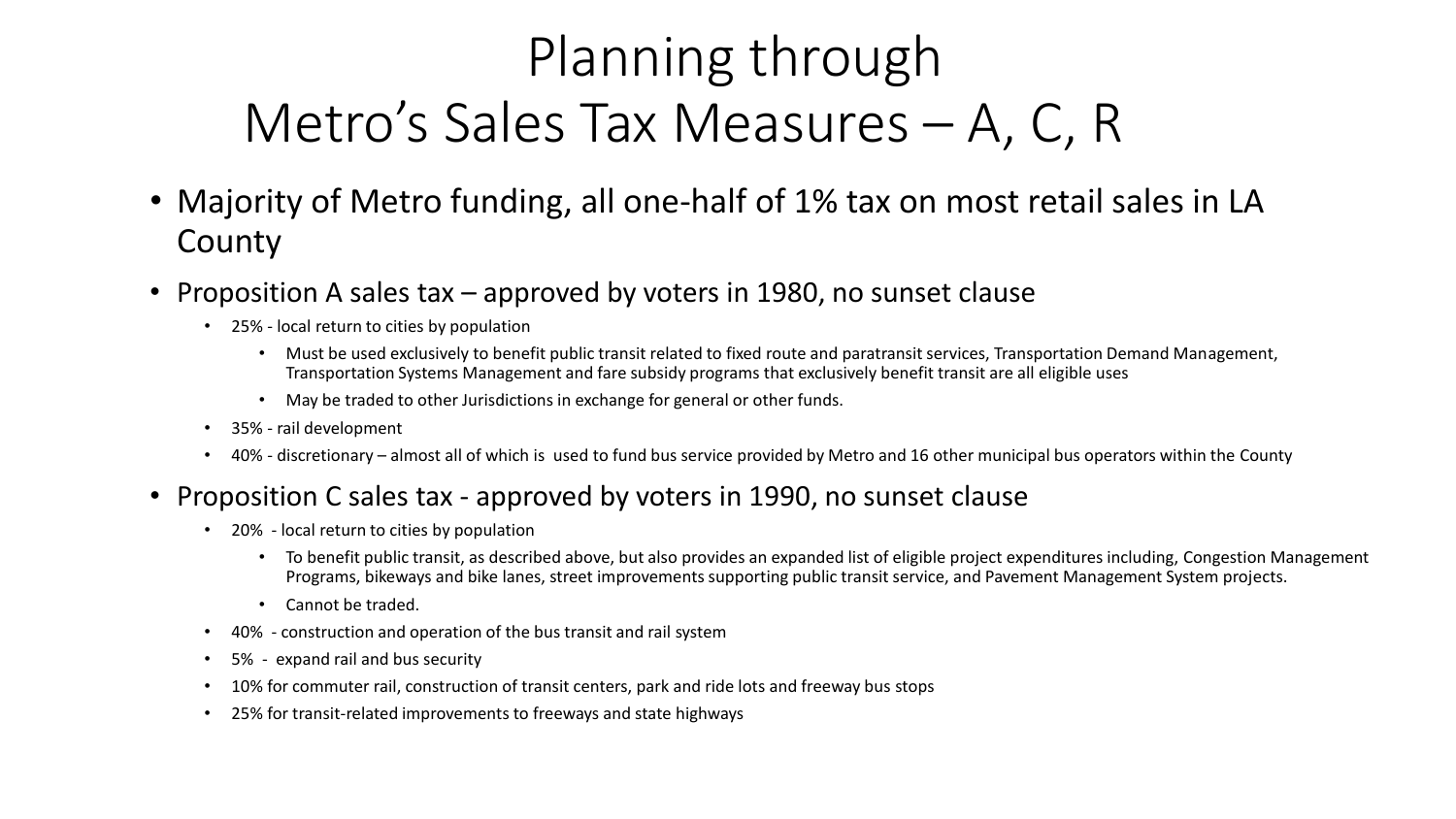## Metro's Sales Tax Measures – A, C, R (cont'd)

- Measure R approved by voters in 2008 for 30 years.
	- Expected to raise \$40 billion
	- 1.5% for administrative costs, the remaining money must be spent as follows:
	- 35% for transit capital projects, e.g. new rail and [bus rapid transit](https://en.wikipedia.org/wiki/Bus_rapid_transit) lines
	- 3% for transit capital on the [Metrolink](https://en.wikipedia.org/wiki/Metrolink_(Southern_California)) [commuter rail](https://en.wikipedia.org/wiki/Commuter_rail) system
	- 2% for miscellaneous transit capital, e.g. rail rolling stock, maintenance facilities
	- 20% for highway capital projects
	- 5% for operations on new rail lines
	- 20% for bus operation improvements
	- 15% for local return, i.e. transportation money that individual cities decide how to spend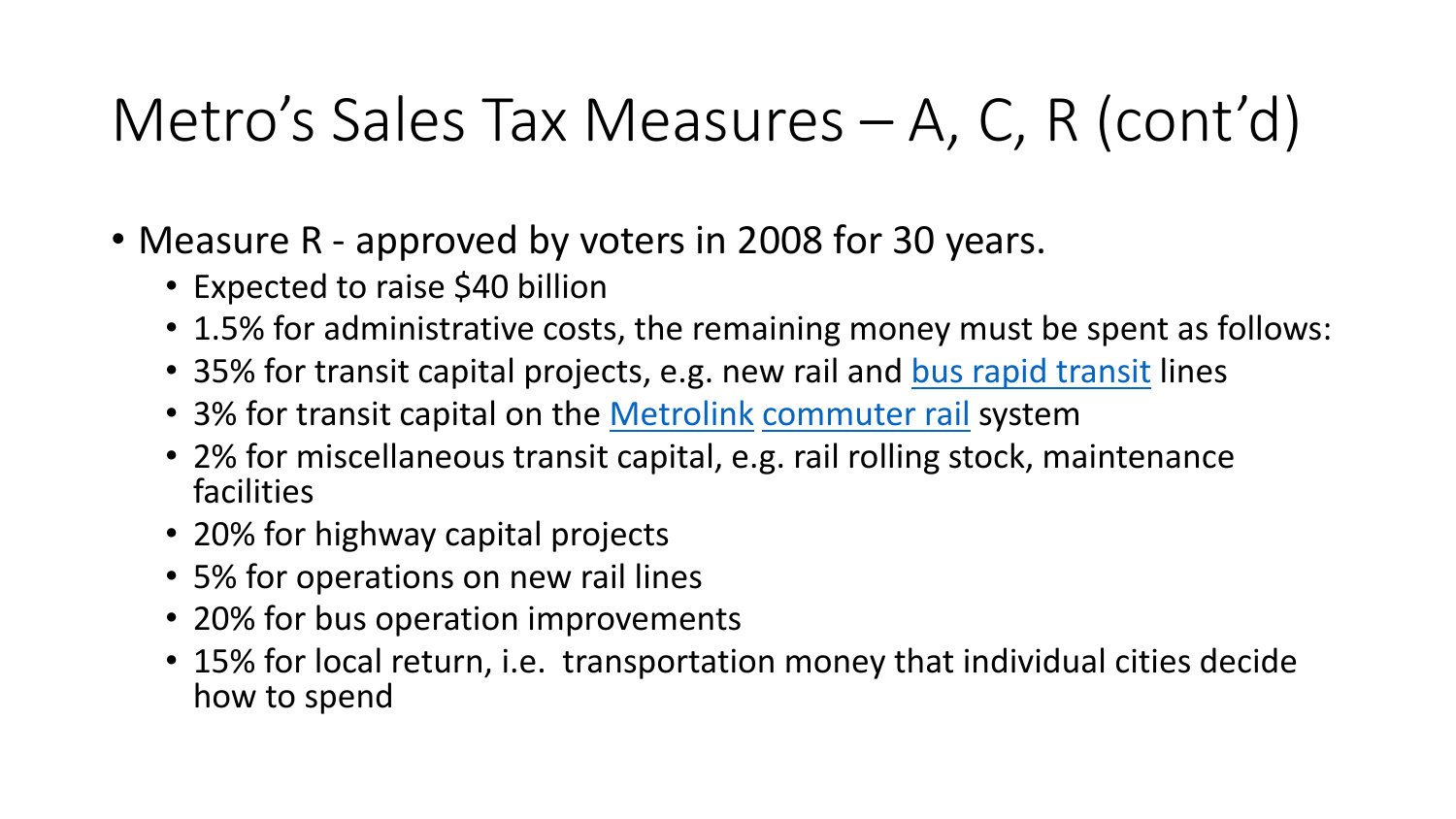#### Air Quality Management Plan (AQMP)

#### Prepared by South Coast Air Quality Management District (AQMD)

- Comes out periodically
- To meet the federal requirements and/or to incorporate the latest technical planning information
- Each iteration of the plan is an update of the previous plan
- Comprehensive and integrated Plan primarily focused on addressing the ozone standards
- Regional and multi-agency effort (SCAQMD, California Air Resources Board, Southern California Association of Governments (SCAG) and US Environmental Protection Agency)
- State and federal planning requirements include developing control strategies, attainment demonstrations, reasonable further progress, and maintenance plans
- The 2016 AQMP will incorporate the latest scientific and technical information and planning assumptions, including the latest applicable growth assumptions, SCAG Regional Transportation Plan/Sustainable Communities Strategy, and updated emission inventory methodologies for various source categories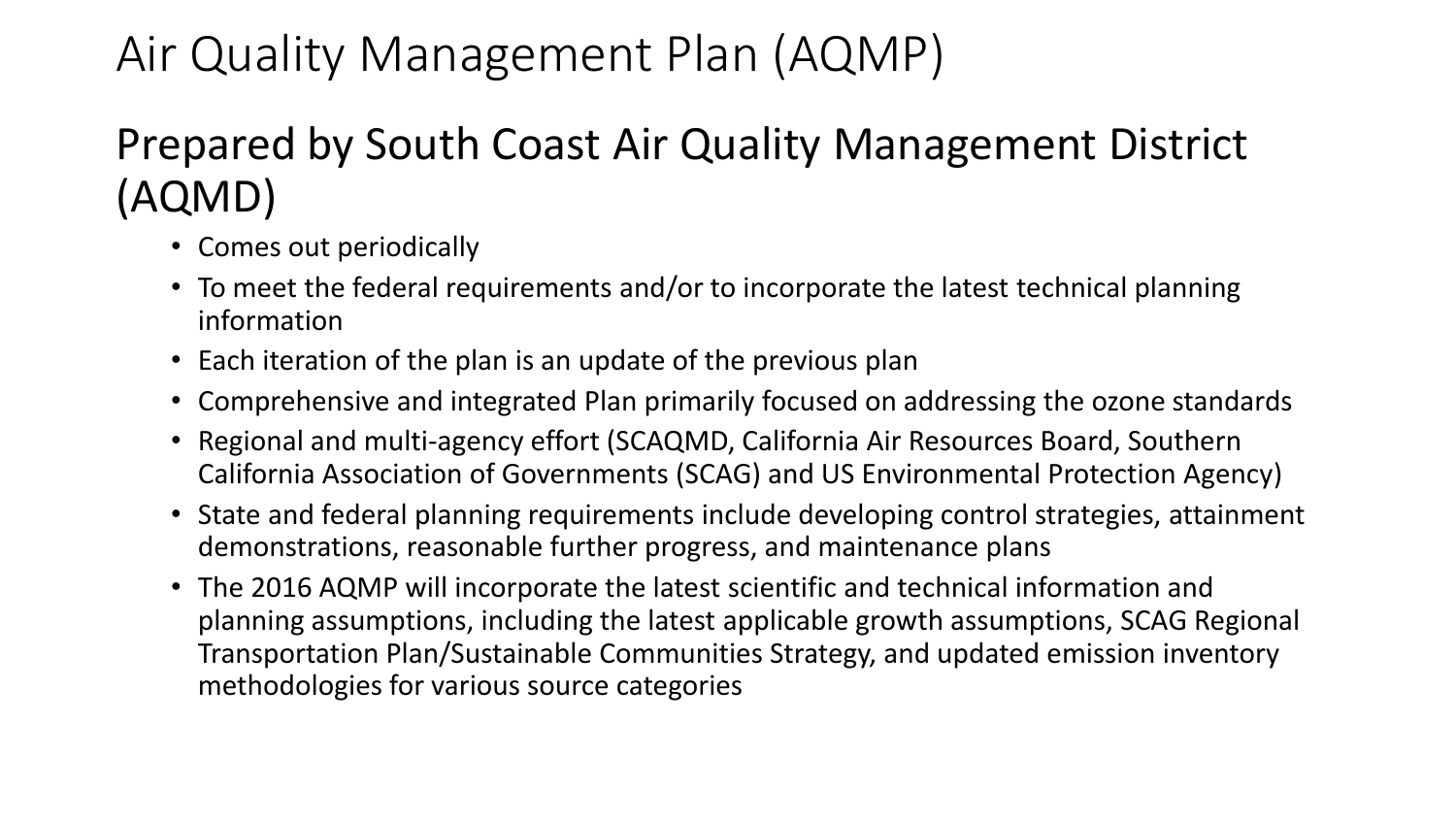# Regional Transportation Plan (RTP)

Prepared by Southern California Association of Governments (SCAG)

- Long-range
- Developed and updated by SCAG every four years
- Provides a vision for transportation investments throughout the region (6 counties).
- Uses growth forecasts and economic trends that project out over a 20-year period
- Considers the role of transportation in the broader context of economic, environmental, and quality-of-life goals for the future, identifying regional transportation strategies to address our mobility needs.
- Projects must be in the RTP to receive state & federal funding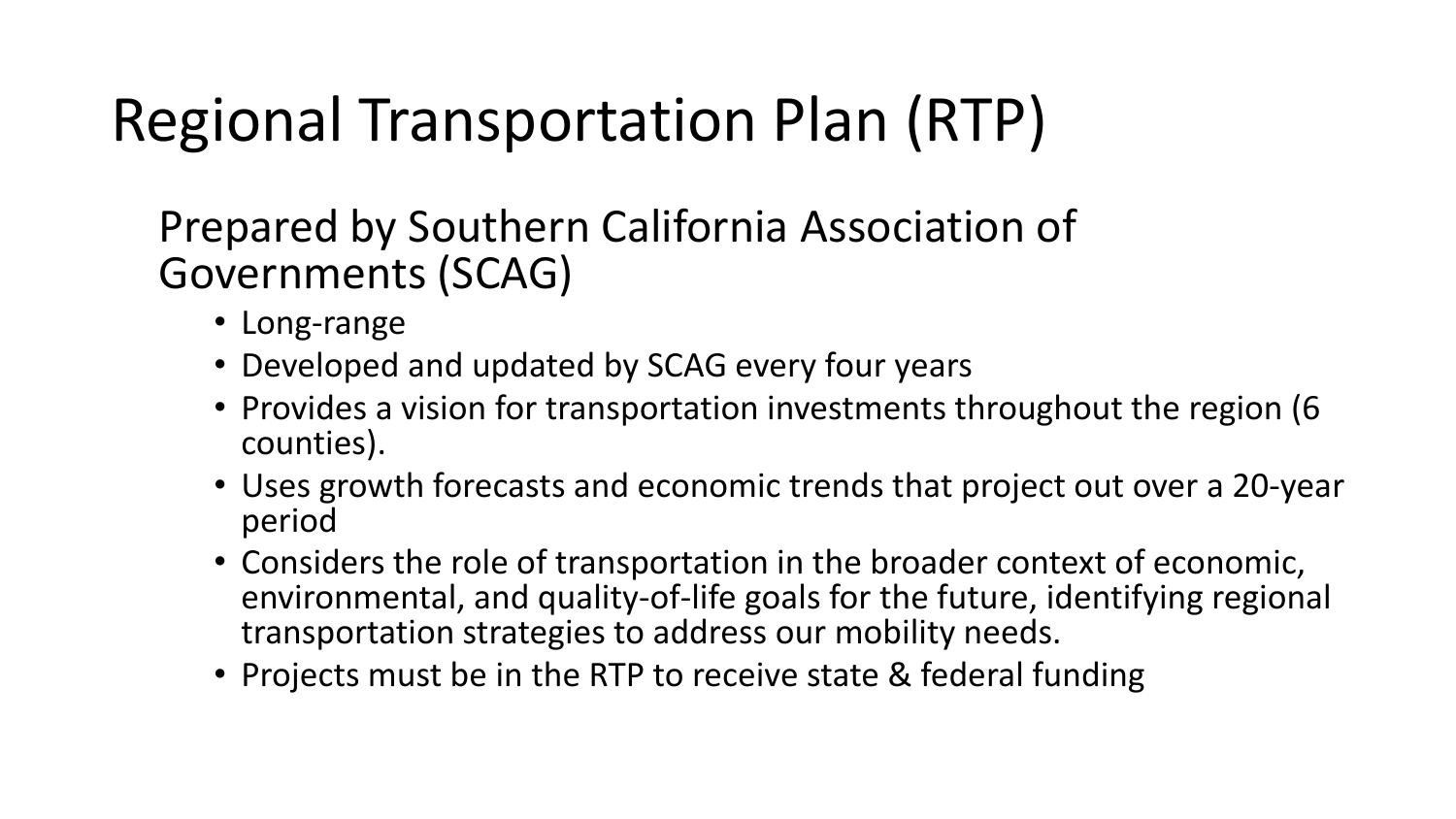- • **STIP –** *State Transportation Improvement Program*: a multi-year capital improvement program of transportation projects, funded with revenues from a wide range of sources. STIP programming generally occurs every two years.
- **RTIP -** *Regional Transportation Improvement Program*: State funding program. Regional Transportation Planning Agencies (SCAG for us) prepare the RTIP consistent with the Regional Transportation Plan *(see RTP)* to reflect priorities identified by counties, project sponsors and members of the public. The CTC must approve or reject the RTIP list in its entirety. Once the CTC approves an RTIP, it is combined with those from other regions to make up 75% of the funds in the STIP.
- **RTP -** *Regional Transportation Plan*: The blueprint to guide the region's transportation development for a 20-year period. In Ventura, Los Angeles, San Bernardino, Orange, Riverside, and Imperial Counties, the RTP is prepared by SCAG. The plan is based on projections of the economy, population growth, and travel demand. State and federal law require the document.
- **RTPA -** *Regional Transportation Planning Agency -* **SCAG:** A state-designated agency responsible for preparing the SRTP, the LRTP, and the RTIP, administering state funds, and other tasks. Metro is the RTPA for Los Angeles County.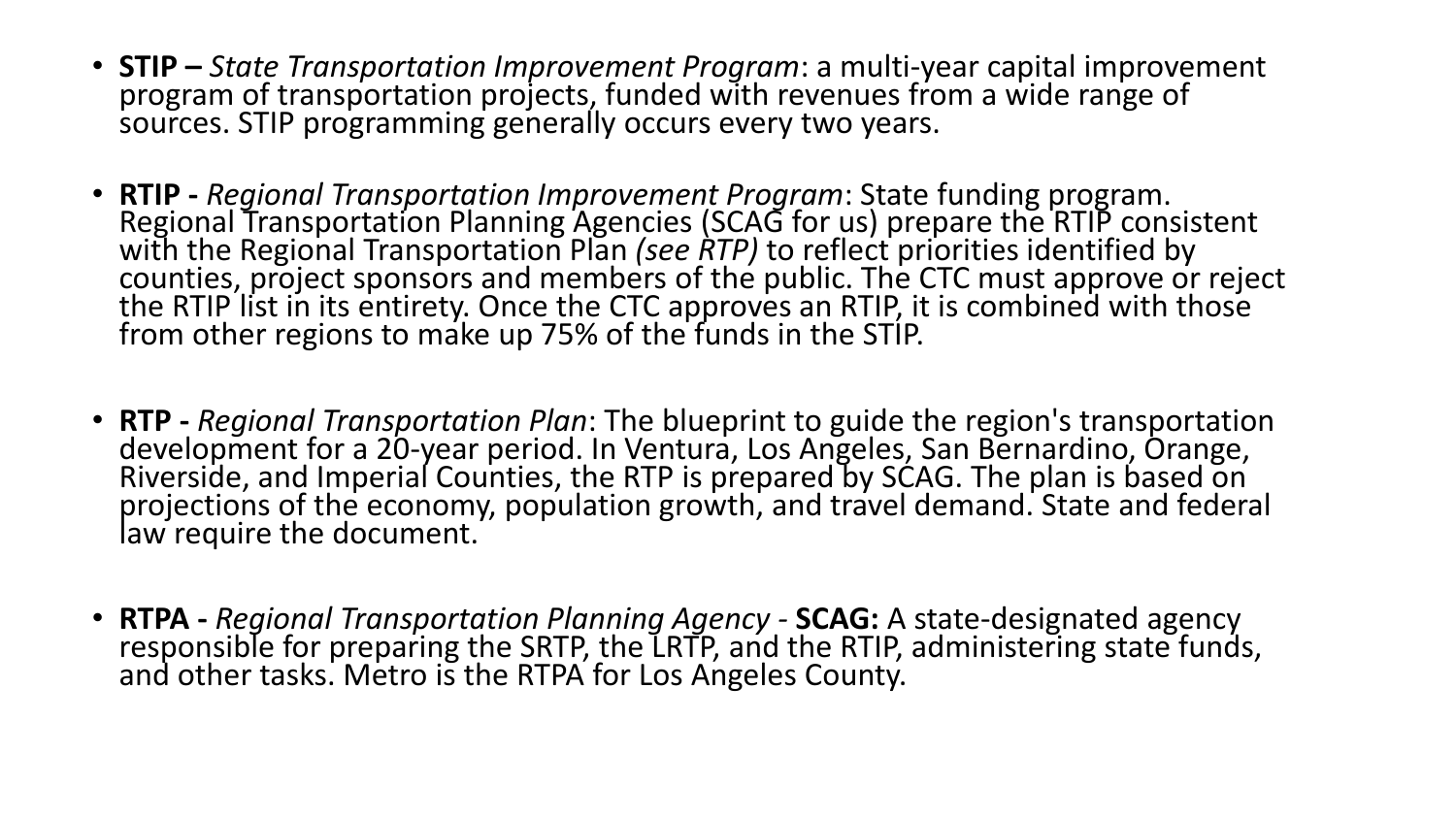#### **State Transportation Improvement Program (STIP)**